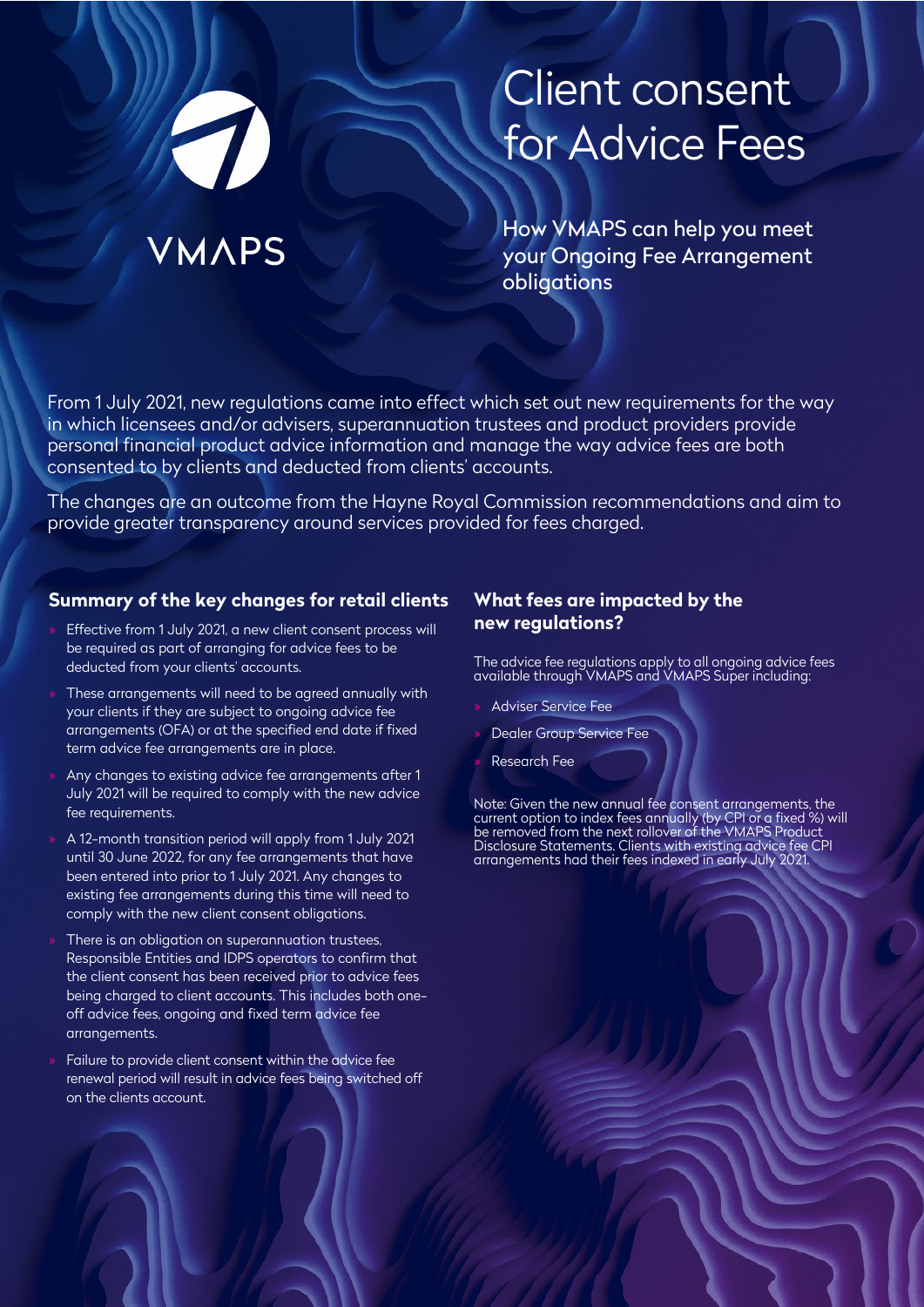# **The 120-day Ongoing Fee Arrangements (OFA) Renewal Period**

The following diagram describes the new ongoing advice fee process and timings effective 1 July 2021. The Renewal Period commences from 1 July 2022, following the 12-month transition period.



# **Transition Period**

Clients who sign up to new arrangements post 1/7/2021 will be required to meet with the new OFA obligations as will clients that may have been provided with an FDS prior to 1/7/2021, however have not provided OFA consent by 1/7/2021.

For clients who have existing Fee Disclosure Statement (FDS) and fee renewal arrangements in place, you will need to ensure they are provided with an OFA notice and consent prior to the end of the transition period being 1/7/2022. This will ensure we capture the Anniversary Day for all clients during the transition period, which will form the basis of the renewal period during the following and subsequent years.